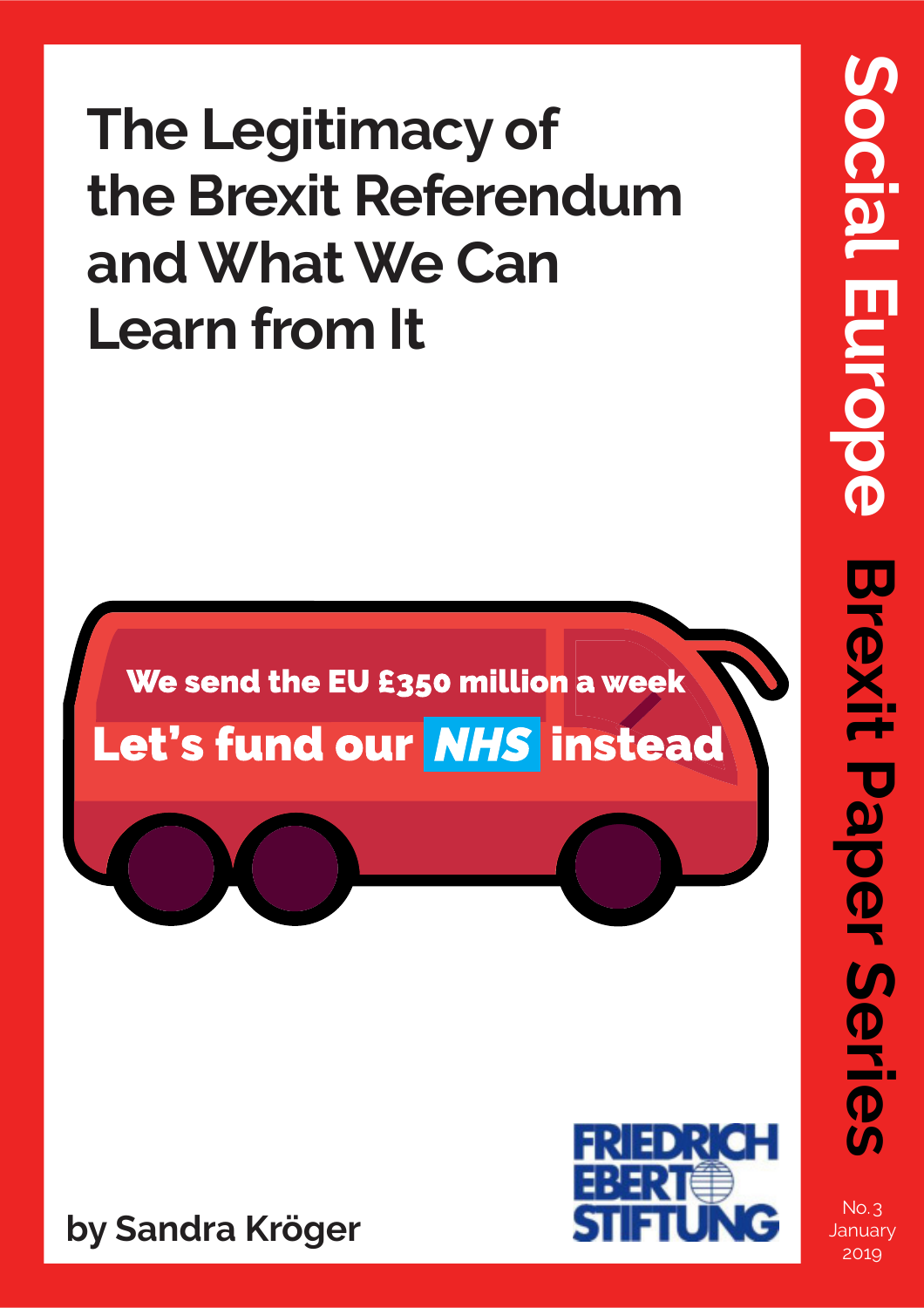#### **InTRoduCTIon**

Much has been said about the referendum on British membership of the European Union since the 23rd of June 2016. Commentators have mostly focused on the demographics of the result as well as the factors which determined voters' choices. By contrast, there has been little reflection on *how democratically legitimate* the referendum *process* can be said to have been<sup>1</sup>—not least because such reflection can only follow the availability of research findings on the campaign. Addressing the legitimacy of the referendum process not only helps to close a research gap but also opens discussion on what can be learned for future referenda.

It is possible to argue that a 'good' referendum strengthens the democratic legitimacy of a contentious policy so ratified, such as remaining in or leaving the EU.<sup>2</sup> This paper, however, does not discuss the legitimacy of referenda *per se*; rather, it looks at how democratically legitimate the referendum process can be said to have been by reference to certain criteria. These could include the roles Parliament and the devolved institutions have played in the process, recognising the different majorities across the UK.<sup>3</sup> But the focus here is on 'input legitimacy': who was given a vote in the first place, and whether those given a vote could make a reasonable choice in light of the campaign.

Of course, 'output legitimacy' also matters for democracies.<sup>4</sup> Whether staying in or leaving the EU will produce just policies and improve everybody's welfare, as well as grant the UK more sovereignty and democracy, is a very important issue—indeed, not a few consider it so important that it should *not* have been the object of a referendum in the first place. But focusing on the outcome of the referendum could lead to accusations of bias, suggesting that one would argue that it was democratic if the outcome was to one's liking and vice versa. Also, it would not say much about whether the process leading to the referendum result was democratically legitimate. Given that democratic processes are instituted to decide matters that people disagree about—such as whether to belong to the EU—the core of their legitimacy rests on there being a fair process to decide these disputed matters, so that the results will be acceptable also to the 'losers'. The quality of the democratic process is crucial to ensuring that conflicts can be managed peacefully and that losers are able to accept the result, if only in a preliminary way. Therefore, democratic legitimacy is largely a matter of inputs rather than outcomes.<sup>5</sup> And referenda are widely discussed as a means to increase the input legitimacy of democracies.

<sup>1</sup> But see R Bellamy (2018), 'Was the Brexit referendum legitimate, and would a second one be so?', *European Political Science*, https://doi.org/10.1057/s41304-018-0155-x.

<sup>2</sup> R Rose (2013), *Representing Europeans: A Pragmatic Approach*, Oxford: Oxford University Press

<sup>3</sup> D Chalmers (2017), 'Brexit and the renaissance of parliamentary authority', *The British Journal of Politics and International Relations* 19, 4: 663-79; A McHarg and J Mitchell (2017), 'Brexit and Scotland', *The British Journal of Politics and International Relations* 19, 3: 512-26; A Soares (2016), 'Living within and outside unions: the consequences of Brexit for Northern Ireland'*, Journal of Contemporary European Research* 12, 4: 835-43

<sup>4</sup> FW Scharpf (1999), Governing in Europe: Effective and Democratic?, Oxford: Oxford University Press

<sup>5</sup> A Buchanan (2002), 'Political legitimacy and democracy'. *Ethics* 112, 4: 689-719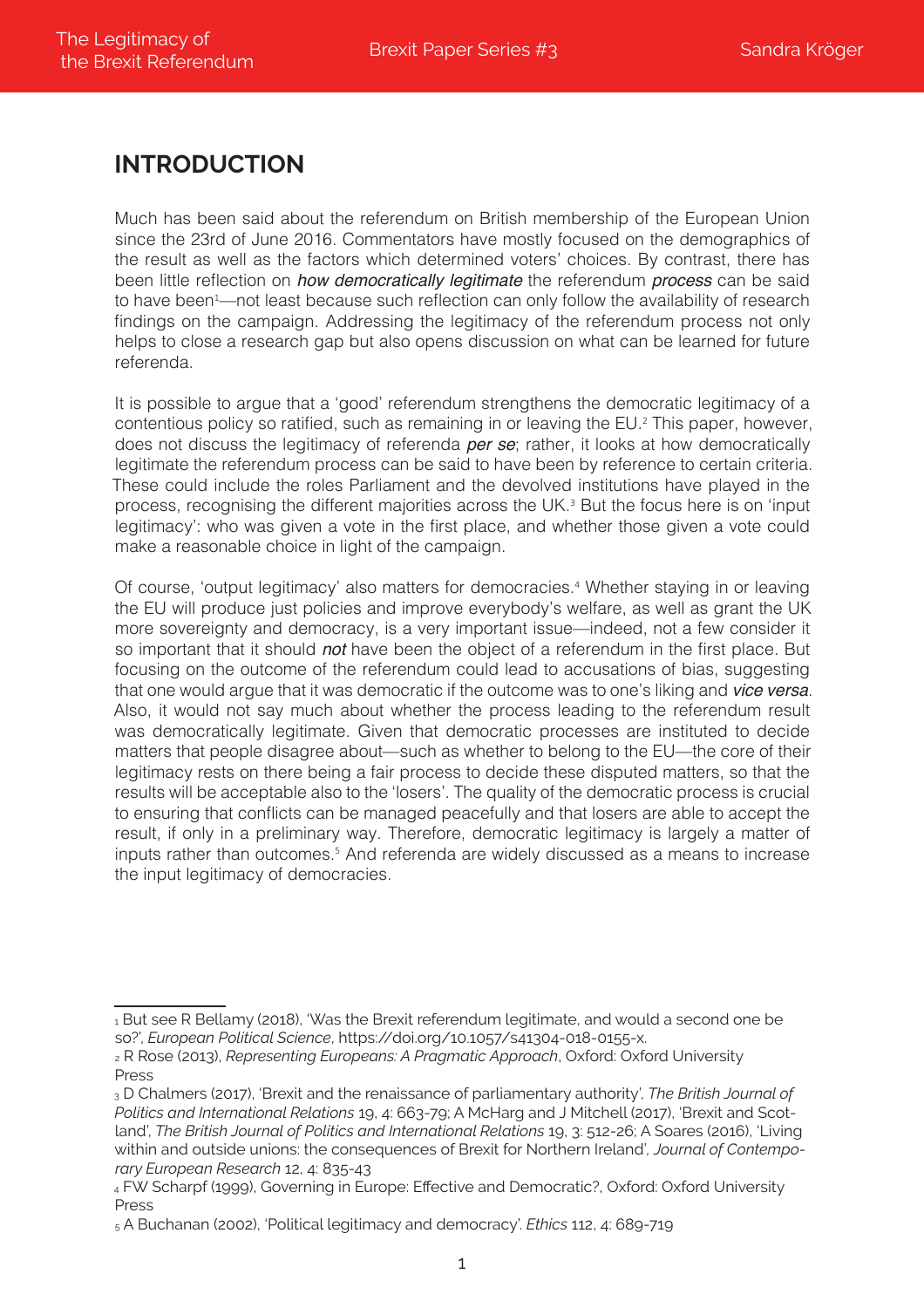#### **ThE CRITERIa of LEgITImaCy**

Input legitimacy derives from a process in which all relevant parties are entitled to have their views and interests treated with equal respect and concern.<sup>6</sup> In the context of the referendum, the associated criteria would be: (1) how the franchise was defined, (2) the presence of clarity, (3) the amount and quality of information, and (4) the quality of public debate.

Beginning with the franchise, the standard view of the political community is that entitlements to a say over collective matters should follow membership, formalised as citizenship. Importantly, citizenship has in modern democracies been linked to nation-states. This conventional view is reflected in the stakeholder account of political rights and obligations, in which the claim to being a citizen of a given political community belongs to those whose freedom and rights are inherently linked to the collective self-government and flourishing of this polity over time.<sup>7</sup> On this account, one would include those individuals in the franchise who enjoy citizenship of the given country.

Due to increasing social and political entanglements as well as ethical evolution, however, this reading of membership in a political community has been increasingly challenged. Some authors have instead advanced the 'all-affected' principle (AAP)—that those whose interests are affected by a decision should be able to influence the making of it.<sup>8</sup> The AAP thus determines the scope of eligible participation on the basis of the scope of the decision at hand.

The obvious problem with this approach is its 'over-inclusiveness'. The latter is perhaps not surprising given the cosmopolitan drive of the supporters of the AAP but it leaves us uncertain as to whose interests are actually being affected. And for many, if not most, decisions, some citizens' interests will be affected more than others', thereby introducing the challenge of having to weigh interests and allocate proportional voting rights.<sup>10</sup>

Other scholars have argued in favour of the 'all-subjected' principle (ASP). Crucially, the ASP links democracy to the nation-state and argues that 'all those subjected to political rule within its boundaries ought to have a say in its making<sup>'11</sup>—a proposition that comes fairly close to the idea of 'no taxation without representation'. The ASP has been used to demand greater political inclusion, mostly of migrants, within the nation-state. For if resident aliens are obliged to abide by the rules of a state, why should they not have the right to participate in its decisions?<sup>12</sup> Anything else, so the argument runs, results in the 'effective disenfranchisement' of permanent residents from national politics.<sup>13</sup>

<sup>6</sup> Scharpf, *op cit*

 $7 R$  Bauböck (2015), 'Morphing the demos into the right shape: normative principles for enfranchising resident aliens and expatriate citizens', *Democratization* 22, 5: 820-39

<sup>8</sup> R Goodin (2007), 'Enfranchising all affected interests, and its alternatives', *Philosophy and Public Affairs* 35, 1: 40-68

<sup>9</sup> *ibid*, 49, 57

<sup>10</sup> ME Warren (2017), 'The all affected interests principle in democratic theory and practice', IHS Political Science Series working paper 145, 9

<sup>11</sup> S Näsström (2011), 'The challenge of the all-affected principle', *Political Studies* 59, 1: 116-34 12 C Gould (2006), 'Self-determination beyond sovereignty: relating transnational democracy to local autonomy', Journal of Social Philosophy 37, 1: 44-60

<sup>13</sup> S Benhabib (2004), *The Rights of Others: Aliens, Residents and Citize*ns, Cambridge: Cambridge University Press, 215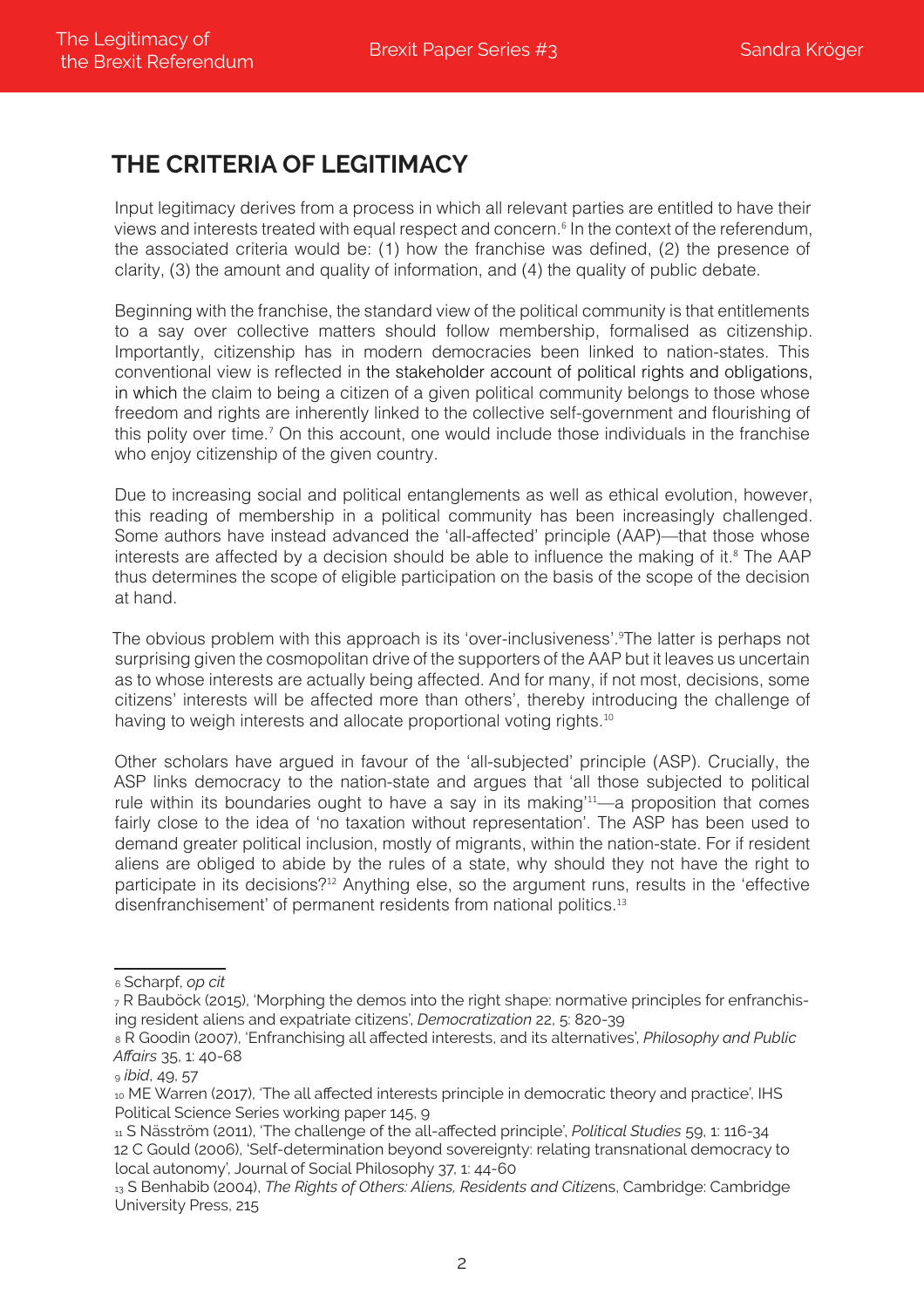A mix of the stakeholder principle and the ASP should have prevailed in the British in/out referendum for all *relevant* views and interests to be treated with equal concern. On its own, the stakeholder perspective appears too narrow whereas the ASP appears too broad.

On the one hand, the strong link which the former establishes between presence, attachment to the political community and citizenship rights and obligations is not fit for purpose where one of the leading ideas is freedom of movement among (participating) states. EU law more precisely, freedom of movement—has created for EU citizens who have settled in the UK reasonable expectations that they could stay without having to naturalise. Without a willingness to legislate, prior to the vote, that permanent-resident rights established prior to a potential Brexit should continue afterwards, those expectations could not be met. And, indeed, there was no such debate, let alone legislation.

As a result, the agreement of the British people to free movement under the EU treaties implied an obligation to include EU residents in the UK in the referendum on EU membership. The potential objection that citizens moving to the UK freely undertook the risk of the UK using article 50 to depart from the EU is at best valid for those who moved to the UK after the Lisbon treaty entered into force in 2009, since this article did not previously exist. But even after 2009, can we reasonably expect citizens to have been aware of this specific article?

Others might object that extending the stakeholder principle to those EU citizens resident in the UK would not have been sufficient and that the UK is not the relevant polity for the stakeholder principle—which instead is the EU. Yet the nation-state has not lost its meaning and function to such a degree that governments and citizens would be prepared to let individuals participate in political choices about their 'own' country when those individuals do not even live on the respective territory. The EU does allow for a member state to leave 'in accordance with its own constitutional requirements', as per article 50, without consultation of the other member states or their populations. And freedom of movement means EU citizens specifically living in the UK at the time of the referendum had established rights.

On the other hand, the weak link that the ASP identifies between presence, attachment to the political community and citizenship rights and obligations does not accept that people move (travel) in different capacities. For instance, some EU citizens would have spent their holidays in the UK over the 23rd of June 2016 and as such were subject to British law on UK territory. Certainly, that should not have entitled them to a vote. The same can be said about short-term migrant workers, who by definition would have left long before any of the consequences of the vote would materialise, as well as potential future migrants who had not yet become residents in the UK and as a result had not established rights.

In contrast, EU citizens residing in the UK were directly and strongly affected by the decision, particularly in the case of a 'leave' vote. Their lives would be, and have already been, affected by rising living costs and deteriorating employment opportunities (such as through relocations to other EU member states), as for all those living in the UK. EU citizens residing in the UK are a special case. Many migrated and settled because of free-movement entitlements within the EU and may now move to other member states. They should have been included in the franchise.

Secondly, for all relevant parties to be able to express their views and interests, it is crucial that there is clarity about the policy at stake. The question asked in the referendum needed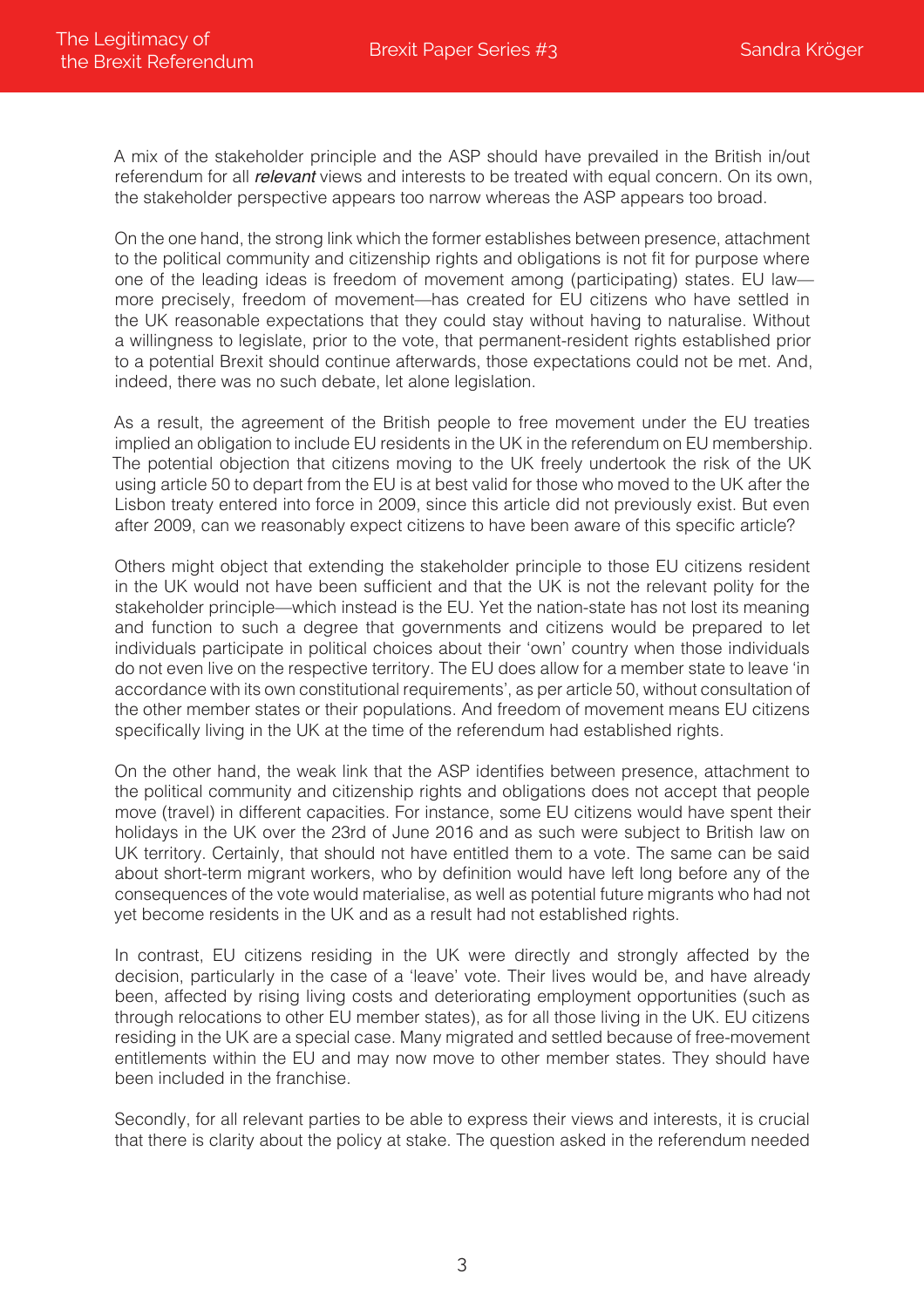to be clear,<sup>14</sup> as did what followed from either answer.<sup>15</sup> Clarity exists when 'the various sides of an argument are well known and well established in the public discourse'.<sup>16</sup> If asked to tick a box without knowledge of what each option represents, one is not casting a meaningful vote.

Indeed, these principles are laid out by the UK Electoral Commission: 'Informed voters are fundamental to a well-run referendum, and this means that those eligible to vote (…) should be able to understand the referendum question, the possible outcomes and the campaign arguments'.<sup>17</sup> Clarity of the question as well as the implications of either choice was a crucial precondition of meaningful debate during the campaign, as well as a meaningful vote.

Thirdly, the amount and quality of information matter for a legitimate process. For the process to be fair and impartial with regard to the different views, spending in the campaign needs to be regulated so as to ensure that neither side overspends and each has an equal chance to put forward an argument. It is furthermore important that the information be circulated evenly, assuring that voters receive information from both sides and can as a result make an informed decision. Media have a crucial part to play in assuring that information is reported in a balanced way and that the arguments of both sides are made available to the public.

Information furthermore needs to be of high quality, meaning it must be 'accurate, impartial, accessible to as many people as possible, and relevant to people's concerns'.<sup>18</sup> For voters to make a free choice, trustworthy information should be readily available. If voters' choice is based on misinformation or deceit, they cannot be sure to vote in a manner which best serves their interests. Furthermore, their capacity to hold office-holders and campaigners to account will be reduced.

Finally, public debate is crucial: it is in the public arena that persuasion can occur, as arguments are exchanged and defended and can be weighed against one another. Such debate should be organised around alternative conceptions of the public good. Given no individual possesses all the relevant information about any given policy, sharing information via debate is important. Likewise, the different views that particular actors hold are rarely if ever appreciated by the larger public, rendering essential a public sphere where they can become known, all of which resonates well with Immanuel Kant's idea of debate as a tool of enlightenment.<sup>19</sup> Furthermore, public debate should feed into parliamentary deliberations as well as government policies. If there is no such debate, the link between society and state would be interrupted and democracy become elitist. It is through these various functions that public debate contributes to democratic legitimacy.<sup>20</sup> These days, it takes place mostly through the mass media, but also increasingly through 'social media', as well as public

<sup>14</sup> L LeDuc (2015), 'Referendums and deliberative democracy', *Electoral Studies* 38: 139-48

<sup>15</sup> A Renwick, M Palese and J Sargeant (2018), 'Discussing Brexit—could we do better?', *The Political Quarterly* 89, 4: 545-52

<sup>16</sup> LeDuc, *op cit*, 142-3

<sup>17</sup> Electoral Commission (2016), 'The 2016 EU referendum: report on the 23 June 2016 referendum on the UK's membership of the European Union', available at www.electoralcommission.org.uk/\_\_ data/assets/pdf\_file/0008/215279/2016-EU-referendum-report.pdf, 37

<sup>18</sup> Renwick *et al, op cit*, 549

<sup>19</sup> I Kant (2006), 'An answer to the question: what is enlightenment?', in Immanuel Kant: Toward Perpetual Peace and Other Writings on Politics, Peace, and History, edited and introduced by Pauline Kleingeld, New Haven, CT: Yale University Press, 17-23

<sup>20</sup> J Habermas (1962), *Strukturwandel der Öffentlichkeit: Untersuchungen zu einer Kategorie der bürgerlichen Gesellschaft*, Frankfurt am Main: Suhrkamp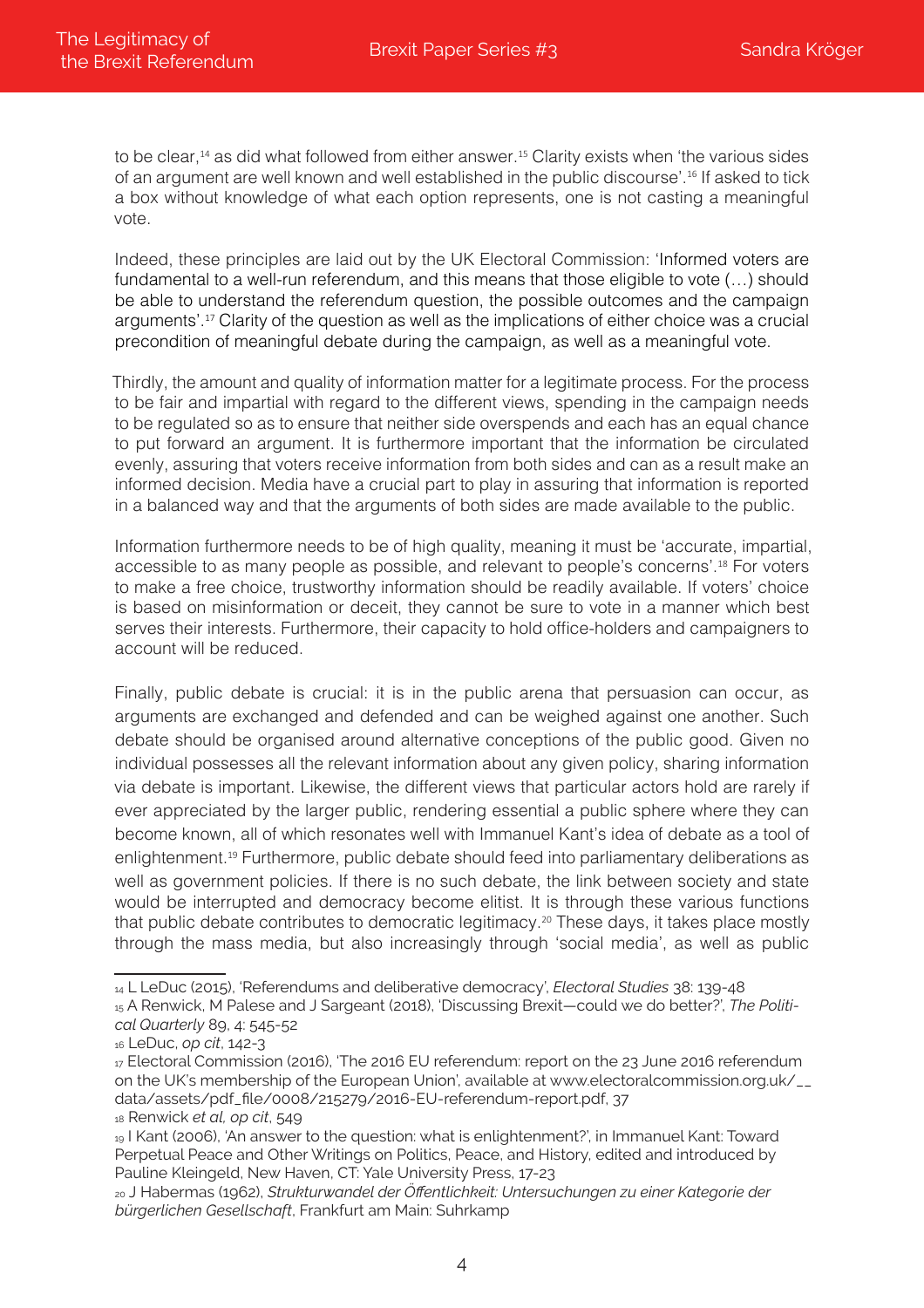meetings—which indicates that there are different fora with at least in part different publics, rendering it more difficult to realise these ideals.

Are these criteria too stringent? After all, we do not suggest that general elections are illegitimate if the foregoing campaigns (as 'senders') included bits of misinformation or some voters (as 'receivers') made their choice based on wrong information. These are fair objections, but there are important differences between general elections and one-off referenda which change the game to some degree. If elected politicians hand over very important decisions to voters, this attaches an even stronger responsibility on their part to stay truthful and not seek to manipulate the electorate. Yet elected representatives have less of an incentive to remain truthful in referendum campaigns, compared with general elections, given referenda are one-off events and they cannot be thrown out of office if their recommendations prove flawed or false.

This argument weighs particularly heavily in this case, since leaving the EU will shut the door to renewed British EU membership for the foreseeable future while having a considerable, and probably negative, impact on the economy in the short to medium term. In other words, the fact that elected politicians cannot be held to account by voters after the vote increases the need for them to act in ways consistent with quite stringent criteria, such as those advanced here. To allow them to do otherwise can only diminish popular trust in representative institutions.

At the same time, handing over very important decisions to voters places greater responsibilities on the electorate as well—not least the obligation to inform themselves more and better than they would do in the context of general elections. In a representative democracy, voters are normally quite happy to delegate the responsibility to govern and steer to those very few elected politicians who, in turn, are happy to make it their full-time job and as a result have more information on specific policies than the average voter. In forms of direct democracy such as referenda, this duty to be informed and act responsibly lies both with elected politicians who have decided to hand over a decision to voters and with the voters themselves. It is difficult to see how democratic legitimacy could pass a serious test if both sides do not accept their responsibility.

#### **WaS ThE BRExIT REfEREndum LEgITImaTE?**

The franchise for the 2016 referendum on UK membership of the European Union was defined in the EU Referendum Act 2015. It was based on the general election franchise, with provision made also for members of the House of Lords to vote, along with electors in Gibraltar. In so doing, the definition of the franchise followed the stakeholder account. Even from an all-subjected principle perspective, the exclusion of those expatriates who had not lived on British territory for more than 15 years seems entirely justifiable.

The Referendum Act reduced the electorate in a less justifiable way, however, by excluding EU citizens resident in the UK. This meant that 2.15 million adult EU citizens, most of whom paid taxes in the UK, were denied universal and equal suffrage.<sup>21</sup> As a result, some of those 'most likely to be strongly affected by the decision—long-term external citizens, many of whom rely on EU citizenship rights to reside in the host state, non-UK EU citizens resident in the UK and younger people—were precisely those deprived of a voice'.<sup>22</sup>

<sup>21</sup> A Low (2017), 'In some respects the Brexit referendum was a violation of human rights', http:// blogs.lse.ac.uk/europpblog/2017/02/09/brexit-referendum-human-rights/

<sup>22</sup> J Shaw (2017), The quintessentially democratic act? Democracy, political community and citi-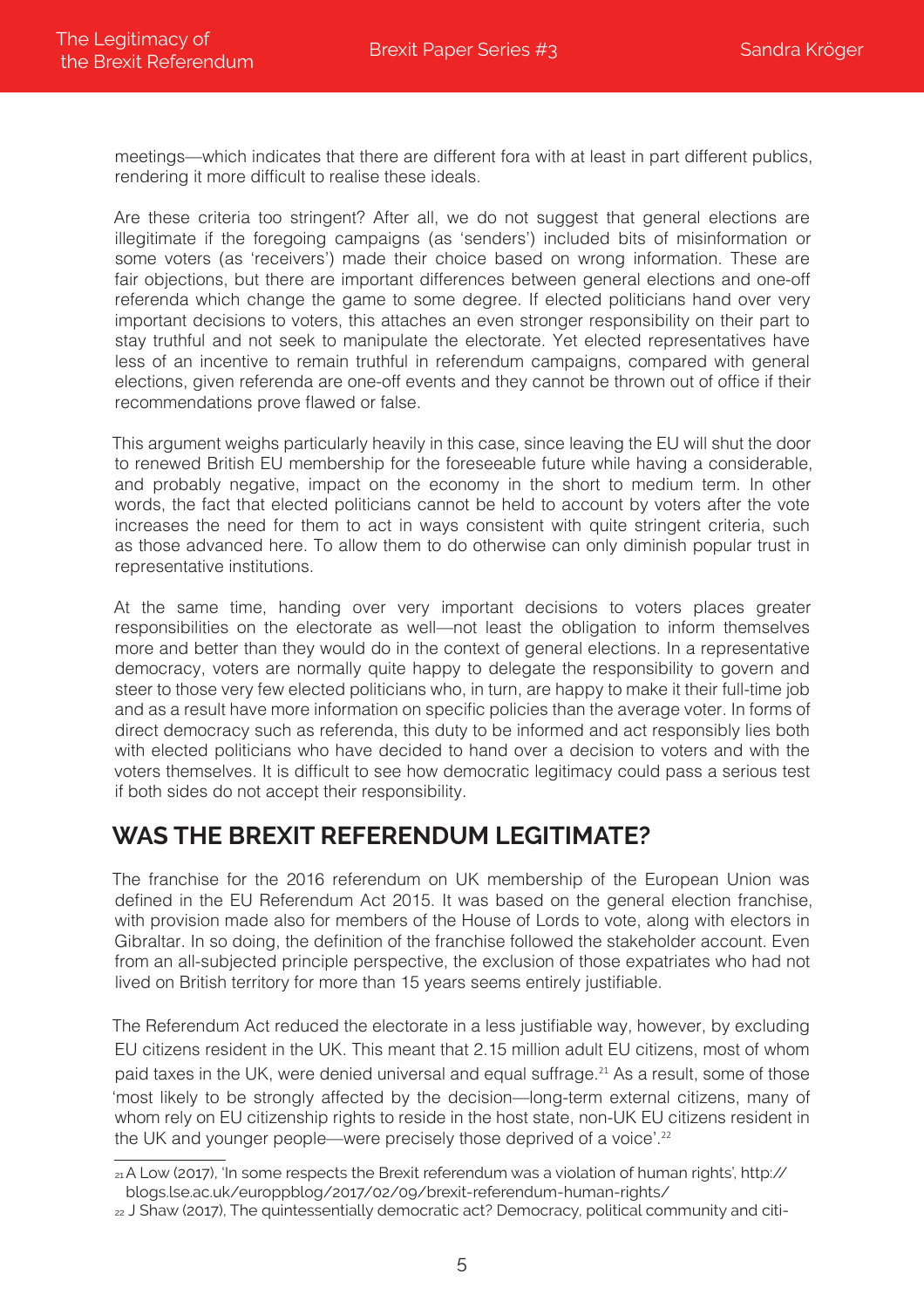Why was that so? A House of Commons briefing paper, published in June 2015, told all MPs and members of the Lords that the results of a referendum would not have to be implemented and thus would not be binding on Parliament or government.<sup>23</sup> This was 'the reason given for not extending the franchise appropriately'.<sup>24</sup> Another reason for letting the Brexit faction of the Conservative Party define the franchise in the way that suited it best—excluding British expatriates, 16-18 year-olds and EU citizens, the inclusion of whom would have favoured a 'remain' vote—was that nobody expected 'leave' to win.<sup>25</sup>

Due to the definition of the franchise, not all relevant parties could see their views and interests represented with equal respect and concern. As a result, the input legitimacy of the process suffered.

As to clarity, the referendum question, 'Should the United Kingdom remain a member of the European Union or leave the European Union?', was as such very clear. The trouble is that 'remain' versus 'leave' never comprised *just* one option. The latter ranged from staying in the single market and/or the customs union, over the Norway or Canada options, to the World Trade Organisation framework, and a majority for leave did not align 'the will of the people' behind any one of those alternatives. Indeed, Electoral Commission research found that 45 per cent of those polled found it 'difficult to access information about what would happen in the event of a Leave vote', as against 41 per cent who found this easy.<sup>26</sup> These numbers suggest that the public were deprived of clarity about what would eventuate in that case, rendering a meaningful vote difficult.

Here is an analogy. Imagine 40 per cent of the population are vegetarian, 30 per cent love pork but abhor beef, and the remaining 30 per cent love beef but cannot stomach pork. A vote on the question 'who wants to eat meat tonight?' could yield a 60 per cent majority. Yet both the pork and the beef options are rejected by 70 per cent of the population. The reason is simple: 'meat' is not actually a real option. 'Meat' means something different to different voters, and the 60 per cent majority in favour of 'meat' is the sum of mutually incompatible beef and pork eaters.<sup>27</sup> To make things worse, any skilled politician can evade criticism of the 'meat' option by switching from one definition to the other as convenient.

Transferred to the in/out referendum, this analogy means that the vagueness of the 'leave' option allowed its campaign to cast the widest net of all, encouraging each voter to keep their most favourable version of Brexit in mind, however far that might be from reality. It allowed hard and soft 'Brexiteers', market fundamentalists and protectionists, open-door internationalists and xenophobes all to add their votes together,<sup>28</sup> creating a coalition of incompatible voters.

zenship in and after the UK's EU referendum of June 2016, *Journal of European Integration* 39, 5: 559-574

<sup>23</sup> House of Commons (2015), 'European Union referendum bill 2015-2016', briefing paper 7212, available at https://researchbriefings.parliament.uk/ResearchBriefing/Summary/CBP-7212, 25

<sup>24</sup> AC Grayling (2017), *Democracy and its Crisis*, London: Oneworld Publications, 190 <sup>25</sup> T Shipman (2016), *All Out War: The Full Story of How Brexit Sank Britain's Political Class*, London:

Willliam Collins

<sup>26</sup> Electoral Commission, *op cit,* 44

<sup>27</sup> We know from related research that having more than two options for voters to choose from comes with its own problems—see A Weale (2018), *The Will of the People. A Modern Myth*, Cambridge: Polity Press, 132-7.

<sup>28</sup>Grayling, *op cit*, 194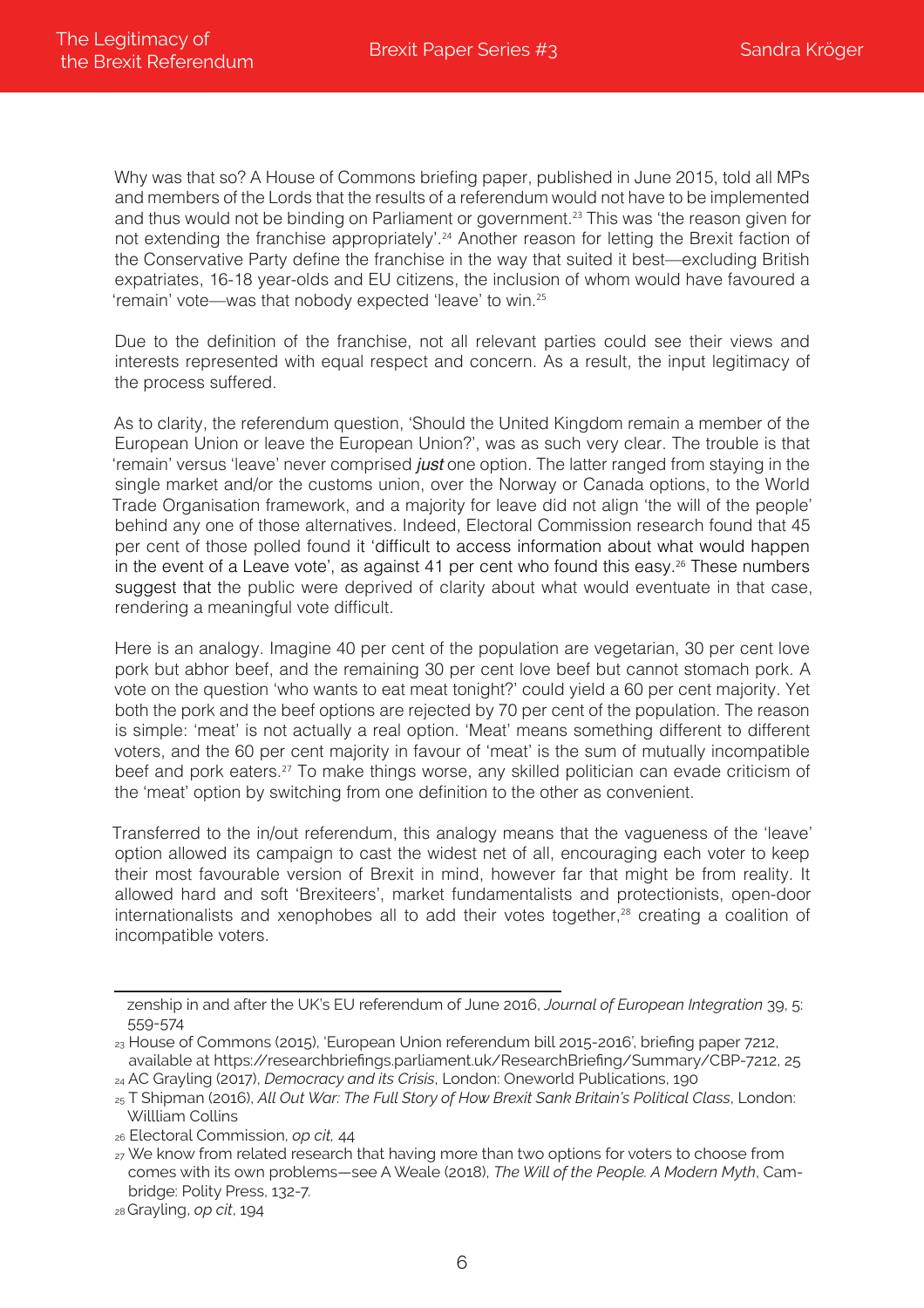One might object that, at a higher level of aggregation, most 'leave' voters agreed with the slogan of 'taking back control', so as somehow to achieve fuller sovereignty and be able to control borders. But this superficial consensus rested by and large on an inaccurate understanding of the status quo and/or false expectations as to what might be achievable in terms of sovereignty and border control post-Brexit and/or different interpretations of how the slogan would be implemented. Consequently, most 'leave' voters would not get the Brexit they thought they voted for.

In sum, the question of the referendum was not answerable because the implications of either outcome were unclear and the alternatives not sufficiently specified.<sup>29</sup> While there was a (narrow) majority for some version of 'leave', we do not know the real preferences of those who voted for it and the referendum concealed their divergence. As a result, the democratic legitimacy of the process was harmed.

Turning to information, one of the preconditions of a fair campaign is that both sides have access to similar amounts of funding. Referendum campaigners were 'subject to the PPERA<sup>30</sup> regulatory framework which places limitations on spending by campaigners and provides transparency about sources of funding'.<sup>31</sup> In the end, the breakdown of donations to nonparty-political campaigners totalled £16.37m for 'leave' and £15.16m for 'remain'. Yet while 'remain' reported spending £16,152,899, 'leave' reported expenditure of only £11,534,426,<sup>32</sup> considerably less.

For each campaign, regulation foresaw a spending limit of £7m. It has meantime come to light that Vote Leave spent at least £625,000 over that limit, funnelling the amount into BeLeave, the youth arm of the 'leave' campaign. The overspent cash went into online advertising, targeting people based on individual psychological profiles. According to evidence heard by a Commons committee in March 2018, those profiles were built, through Facebook and other data, without the consent or knowledge of UK voters. They were first sold to Cambridge Analytica and then to a Canadian corporation, Aggregate IQ, hired by Vote Leave, to target UK voters.<sup>33</sup> In July 2018, the Electoral Commission confirmed that Vote Leave had broken electoral law. We cannot know the impact of the spending fraud by Vote Leave. What we do know is that there was fraud, which decreases the democratic legitimacy of the process.

As to the amount of information, voters had access to a multitude of sources, online and 'offline'. Online sources consist of the websites of media, government bodies, academia, think tanks and 'social media'. Offline sources comprise printed media, television, political events and one's peers. Though it is fairly safe to assume that the average voter will not explore all of these to inform themselves, it is also fair to assume that, taken together, these different sources produced a sufficient amount of information—though perhaps not necessarily the relevant information. Indeed, when asked, 84 per cent of respondents said they knew 'a great deal' (34 per cent) or 'a fair amount' (50 per cent) about what the referendum was for.<sup>34</sup>

<sup>29</sup> N Allen (2018), 'Brexit means Brexit: Theresa May and post-referendum British politics', *British Politics* 13, 1: 105-20; Renwick *et al*, *op cit*, 546

<sup>30</sup> the Political Parties, Elections and Referendums Act 2000

<sup>31</sup> Electoral Commission, *op cit*, 9

<sup>32</sup> www.electoralcommission.org.uk/i-am-a/journalist/electoral-commission-media-centre/ news-releases-donations/details-of-major-campaign-spending-during-eu-referendum-published-by-electoral-commission

<sup>33</sup> www.thequardian.com/politics/2018/mar/26/pressure-grows-on-pm-over-brexit-cambridgeanalytica-scandal-theresa-may

<sup>34</sup>Electoral Commission, *op cit*, 44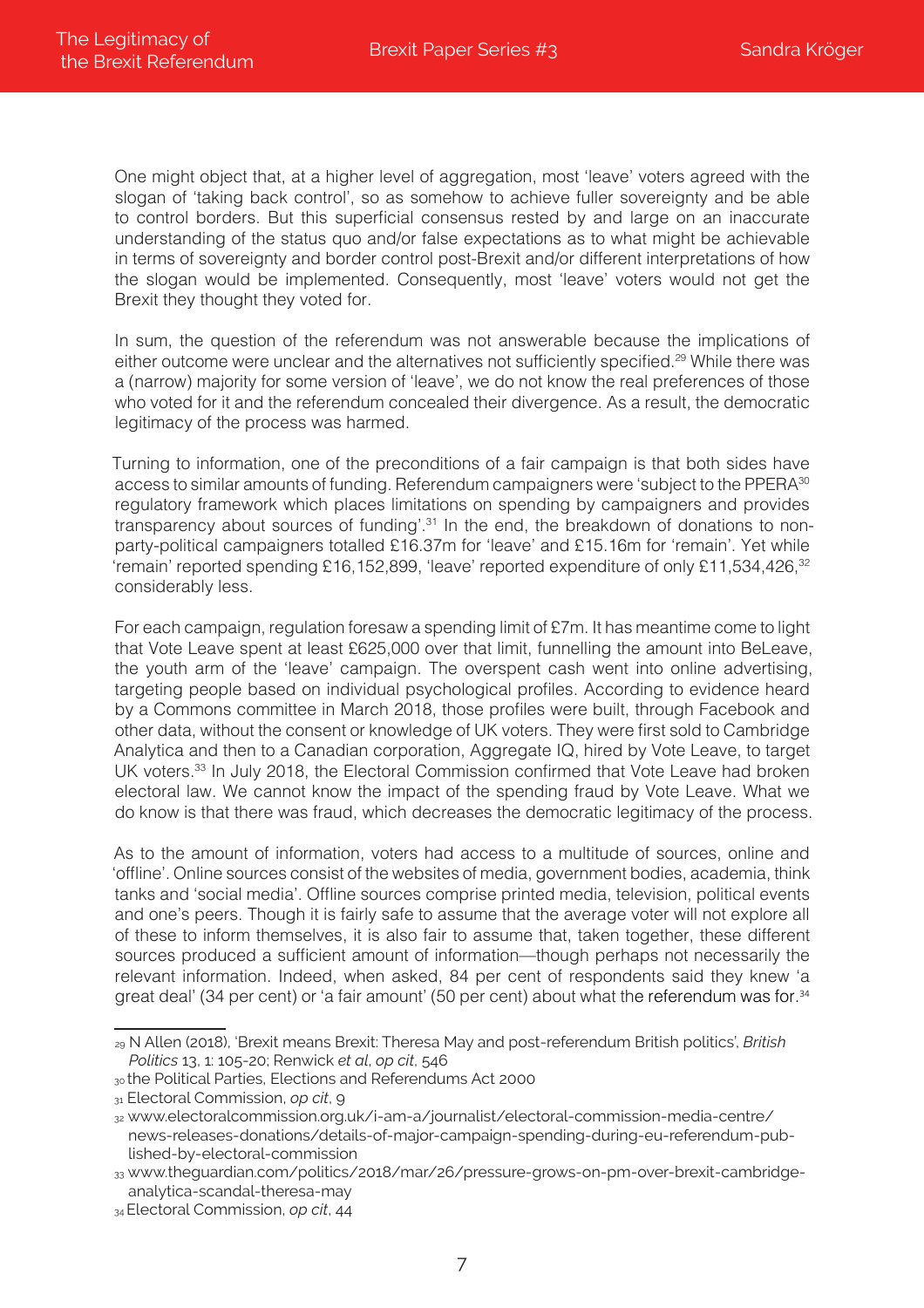When respondents were asked whether they had enough information to be able to make an informed decision, however, only 62 per cent agreed, whereas 28 per cent disagreed.<sup>35</sup>

On the quality of information, the campaigns were plagued by little lies, half-truths and misinformation.<sup>36</sup> The most prominent example of misleading the public was the suggestion by the Conservative Boris Johnson and others that £350m a week would be reallocated to the National Health Service once the UK had left the EU. It has become clear that this will not happen.

A key them of the 'leave' campaign was the idea of 'taking back control' and restoring a classic UK notion of Parliamentary sovereignty. The slogan was based on a false characterisation of the pooling of sovereignty which membership of the EU entails. While it is true that the Court of Justice of the European Union can in effect overrule national courts and parliaments, it is also true that Parliament had previously *decided* to give away some of its sovereignty to the EU—being of the view that it was necessary to sign up to international treaties, not least with immediate neighbours, to get on in a globalising world. Even strong 'leave' supporters have recognised that the slogan was 'a misleading half-truth'.<sup>37</sup> On the other side, the 'remain' campaign repeatedly used unverified numbers to support the idea of an economic breakdown, in the case of exiting the EU.

Indeed, the Electoral Commission received more than 1,000 complaints from the public about the content of campaign material. Furthermore, only 34 per cent of respondents to postreferendum research agreed that the conduct of the campaign had been fair and balanced, with a mere 12 per cent agreeing strongly.<sup>38</sup> The main negative reasons offered were that the campaign had been 'one-sided/unbalanced/biased/partial' (31 per cent) and the information had been 'inaccurate and misleading' (31 per cent).<sup>39</sup> Indeed, supporters on both sides have acknowledged that 'truth was badly compromised in much of the campaign',<sup>40</sup> thereby further reducing the democratic legitimacy of the process.

Richard Bellamy considers the half-truths and misinformation irrelevant, given voters would be used to it from regular elections and thus even expect it.<sup>41</sup> Unlike routine elections, however, the in/out referendum was a one-off 'event' with a priori no opportunity to hold the leading figures of either campaign to account. Therefore, there was even less incentive to act in a truthful way.

The media are the source of a vast amount of information received by the public, and it is their responsibility to inform and educate in an unbiased way, as well as to interpret. It has been suggested that the media did not do enough to retract lies, misinformation or unsubstantiated insinuations.<sup>42</sup> Even the BBC was criticised for treating all arguments 'as of equal value, giving equal airtime to unequal arguments'.<sup>43</sup> As a result, the arguments presented in debates often lacked the necessary proportion and expert critique, thus

<sup>41</sup> Bellamy, *op cit*, 4

<sup>35</sup> *ibid*, 45

<sup>36</sup> Renwick *et al*, *op cit*, 546

<sup>37</sup> Rose, *op cit*, 13

<sup>38</sup> Electoral Commission, *op cit*, 47

<sup>39</sup> *ibid*

<sup>40</sup> Low, *op cit*

<sup>42</sup> J Seaton (2016), 'Brexit and the media', *The Political Quarterly* 87, 3: 333-7

<sup>43</sup> O Parker (2018), 'Brexit', in O Parker, S George and S Bulmer (eds), *Politics in the European Union*, 4th edition, Oxford: Oxford University Press, 1-28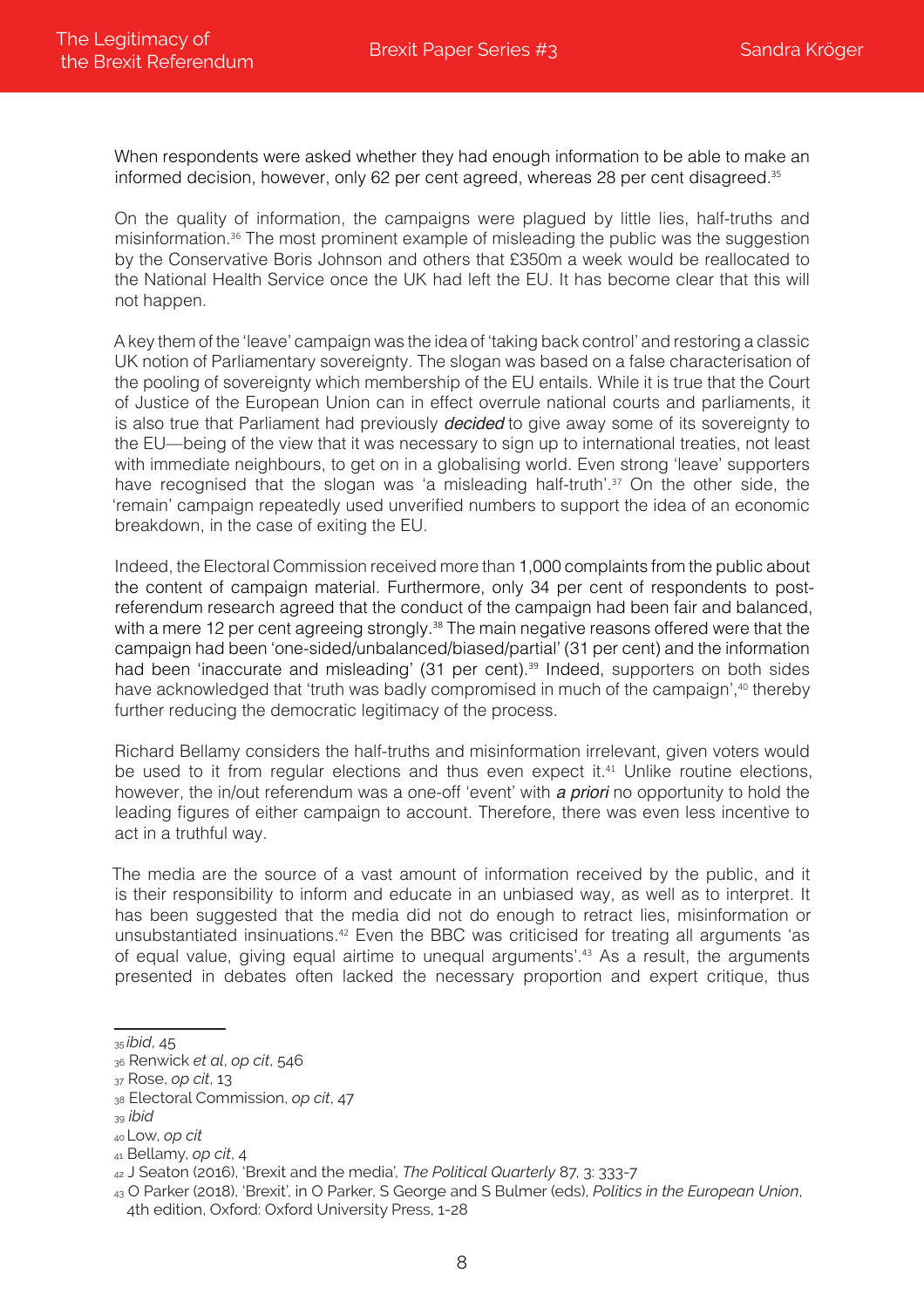leaving half-truths unexplored and insufficiently countered,<sup>44</sup> something which was labelled a 'fairness bias' by Timothy Garton Ash.<sup>45</sup>

Some might say that all the information was available, not least through fact-checking provided by the BBC and The Guardian, and people simply did not want to know or listen.<sup>46</sup> But the average citizen will not go to EU websites (or even the BBC) to find out whether a claim made by either side of the campaign is true. Citizens depend on party actors and on the media, to give them cues, including in regard to European integration.<sup>47</sup> To some extent, they do not even go as far as that and instead rely on peers in their echo chambers—though again cues there will have more often than not originated in some media outlet, and will often revolve around what some politician has said. Therefore, what party actors and the media offer in terms of information is highly important, though it leaves unanswered what responsibility voters have to inform themselves properly.

In sum, there seems to have been some overspending on the 'leave' side, challenging the idea that both campaigns had an equal chance to convince voters. Still, a wealth of information was available on either side, if not always put to good use. Again, this is likely linked to the absence of clarity as to what leaving the EU might actually mean. Certainly, the democratic process was harmed by the fraud and the half-truths and misinformation.

Finally, on the quality of public debate, the media again have an important role to play. By and large, they provide the forum in which different arguments are reported and exchanged. Overall, one could find different arguments in the media in favour and against staying in the EU—but there are two caveats.

First, whereas in broadsheets one could find arguments in favour and against staying in the EU, the tabloids were much more unidirectional and less balanced. As a result, the audience of the pro-'leave' tabloids was mostly exposed to one-sided, Eurosceptic arguments. Secondly, of the nine main UK-wide daily newspapers, five supported the 'leave' campaign. These were the Sun, Daily Express, Daily Star, Daily Mail and Daily Telegraph. Three newspapers were mostly pro-'remain': The Guardian, Daily Mirror and Financial Times. Of these only the Mirror had a circulation which compared with that of the pro-'leave' newspapers. The other main daily, The Times, adopted a more or less neutral position. As a result, 80 per cent of people who regularly bought a daily newspaper bought a title favouring 'leave', implying that the Eurosceptic discourse of the main tabloids reached a much larger audience.<sup>48</sup>

The combined effect of these two factors—unidirectional reporting by tabloids and their wider reach—was that 48 per cent of all referendum-focused articles were pro-'leave' and just 22 per cent pro-'remain'.<sup>49</sup> This perhaps does not come as a surprise, given most British

<sup>44</sup>Seaton, op cit, 335-6

<sup>45</sup> www.theguardian.com/commentisfree/2016/apr/01/bbc-brexit-too-timid-impartial-on-eu not-enough

<sup>46</sup>Bellamy, *op cit*

<sup>47</sup> SB Hobolt and CE de Vries (2016), 'Public support for European integration', *Annual Review of Political Science* 19: 413–32

<sup>48</sup> D Levy, B Aslan and D Bironzo (2016), 'UK press coverage of the EU referendum', Reuters Institute for the Study of Journalism, University of Oxford / Prime Journalism. available at http:// reutersinstitute.politics.ox.ac.uk/our-research/uk-press-coverage-eu-referendum

<sup>49</sup> *ibid*. That said, research findings are inconclusive as to the influence of newspapers on voting choice.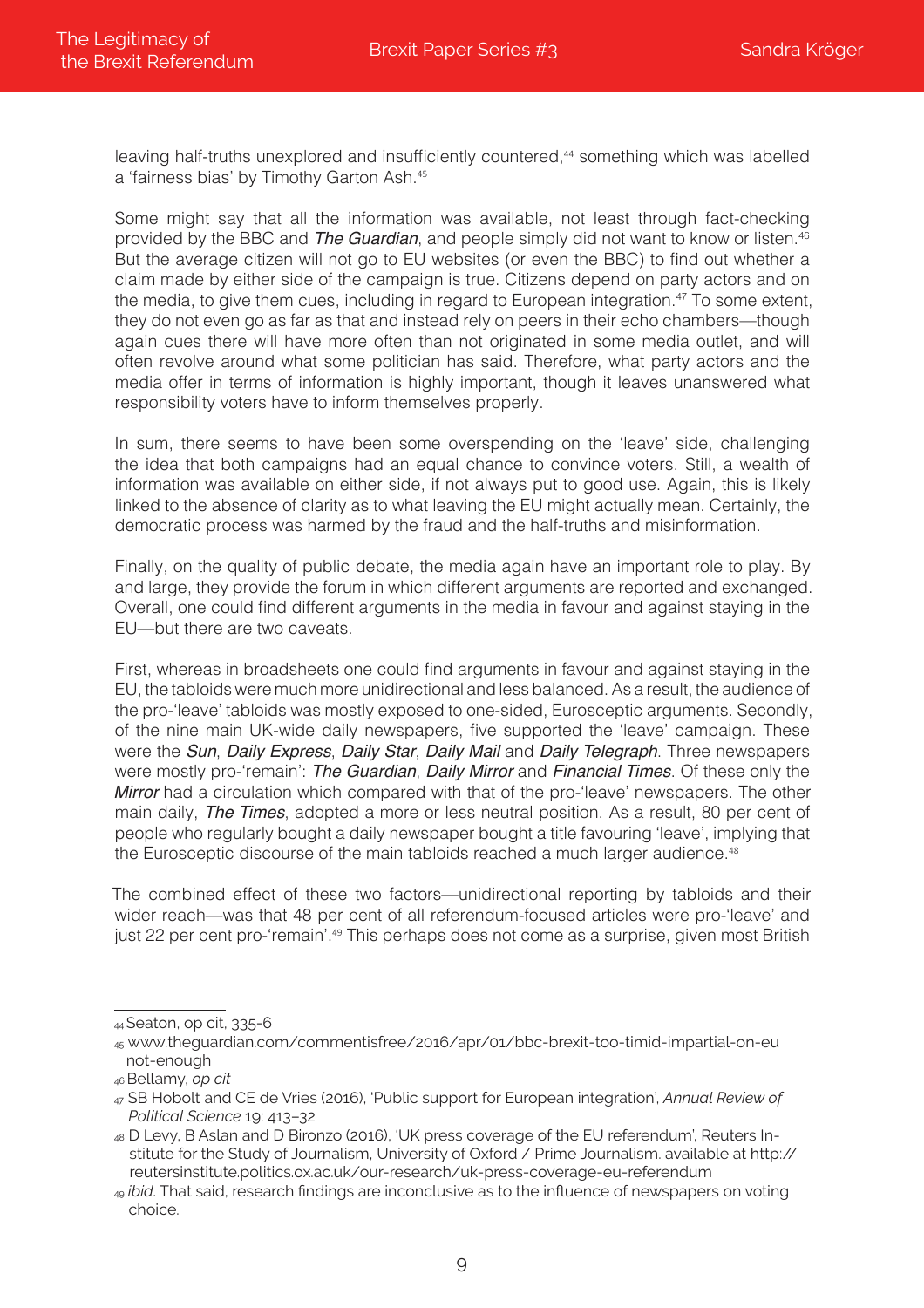tabloids have for decades run a campaign against the EU,<sup>50</sup> as documented on the eve of the referendum by The Economist.<sup>51</sup>

More often than not, the cues the media and others pick up are provided by political leaders. Did they discuss their arguments against each other, in public? This happened to some degree in televised debates and when prominent representatives of either side made public speeches. But politicians mostly presented the advantages of their respective perspectives or, in the 'remain' campaign, the disadvantages of leaving the EU—without directly engaging with each other's arguments or the 'facts' the other side used. We witnessed a cherry-picking of numbers and arguments, depending on which perspective was adopted.

Take the question of whether the UK can manage the scale of immigration while a member of the EU. 'Leave' suggested it cannot and that being a member of the EU meant signing up to the principle of free movement for EU nationals. Whilst this is correct, it missed the point that migration to the UK is more than just intra-EU migration. 'Remain' in turn said that, if the government chose to, the UK would be able to turn EU nationals away for reasons of public security or health. Whilst this is also correct, it did not really engage with the argument put forward by the 'leave' side.

Or take the amount of legislation coming from Brussels. 'Leave' claimed that up to 60 per cent of all the UK's laws were made in Brussels, whereas 'remain' would suggest that the figure was nearer to 13 per cent. Both sides got their numbers from the same source (a 2010 analysis by the Commons library) and both claims were correct—it all depends on what is included in the definition of EU law. The high estimate included EU rules which are not laws in a meaningful sense, such as administrative decisions and regulations not relevant to the UK. But this difference was not explained to the public and the arguments did not get properly discussed against each other, reducing the democratic legitimacy of the process further.

To sum up. The first criterion, implying a definition of the franchise which would have included all who were permanently subject to UK law on British territory and over 16, was not met. The second criterion, clarity, was met half-way: whereas the referendum question itself was clear, the implications particularly of 'leave' were anything but. As a result, it was difficult if not impossible to make an informed decision. On the third criterion, the amount and quality of information, we know that there was overspending on the 'leave' side. Information was accessible to many people and, as such, there was a sufficient amount of it. But it was not always accurate or impartial: voters were exposed to a series of half-truths and misinformation, and print media were heavily biased in favour of 'leave'. The final criterion, public debate, might merit comparatively the best score among the four. Different arguments were made, by politicians and by the media. But the quality of the debate was poor: there was a cherrypicking of arguments rather than looking at the question of EU membership in a more holistic way, and arguments were discussed not against each other but in isolation.

<sup>50</sup> O Daddow (2012), 'The UK media and "Europe": from permissive consensus to destructive dissent', *International Affairs* 88, 6: 1219-36

 $51$  The paper published a chart, 'Lies, damned lies and directives', documenting decades of myths about EU regulations promulgated in the tabloid press: www.economist.com/blogs/graphicdetail/2016/06/daily-chart-15.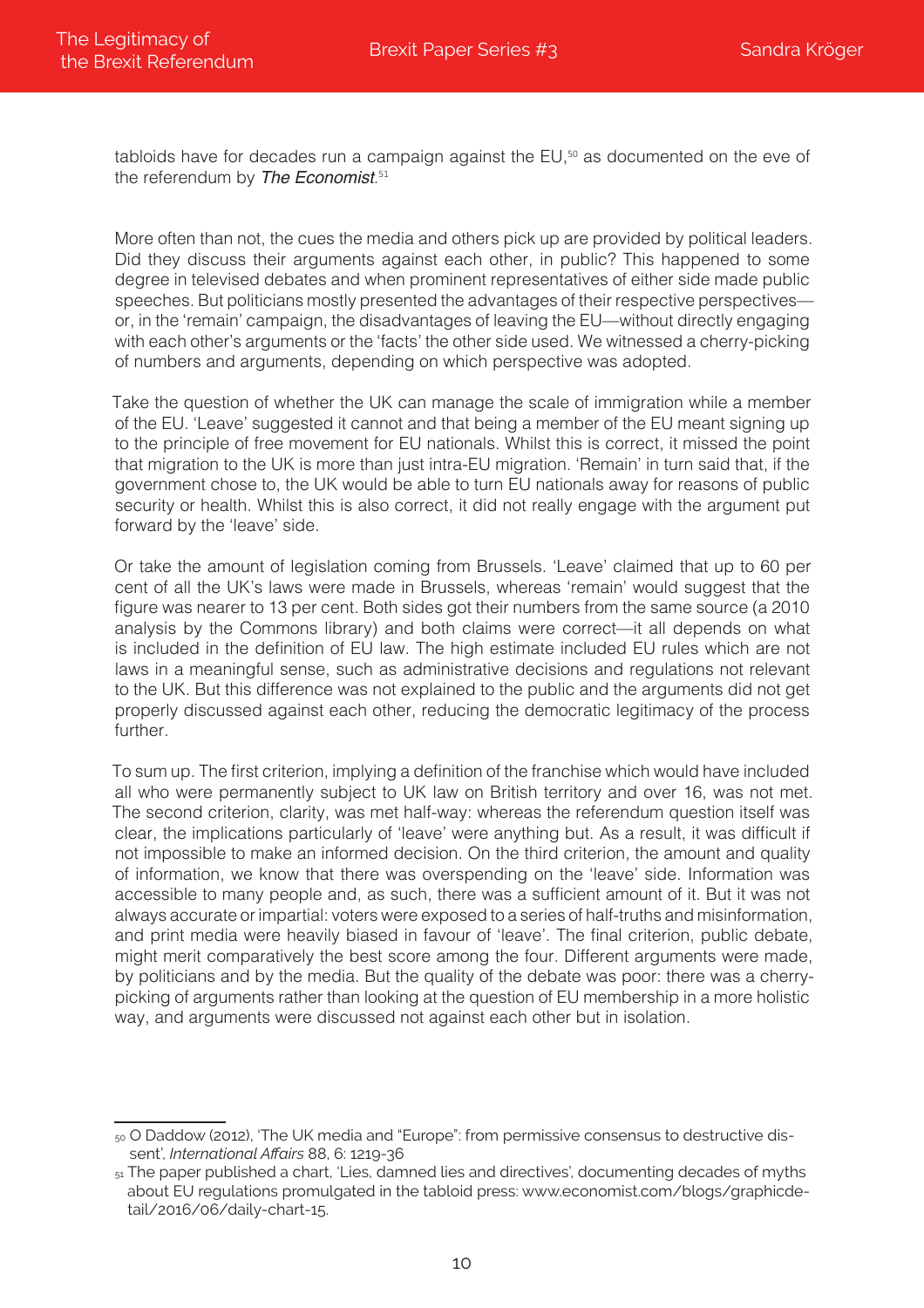#### **ConCLuSIon**

The democratic legitimacy of the British in/out referendum in 2016 depended on certain criteria: the franchise, the presence of clarity, the amount and quality of information, and the adequacy of public debate. Empirical analysis of the fulfilment of these criteria has shown that the referendum fell short on the first two while it could have done better on the latter pair. In light of these findings, the assessment—albeit restricted to available secondary literature cannot but be that the input legitimacy of the UK membership referendum was harmed.

Whether it follows from such an assessment that there should be a second referendum is a different matter. One the one hand, one could assert that, at the end of 2018, there was a strong public desire for another referendum, just as one could argue that political leaders and parties had not been able to find a way of implementing the result of the first referendum that finds sufficient support. In such a situation, and given the manifold claims about how the decision needs to respect the 'will of the people', it only seems reasonable to go back to the people, now that the options have become clearer. On the other hand, one might argue that the poor democratic quality of the first campaign might be replicated and as a result sharpen mistrust in representative actors and processes; that there have not been huge shifts between 'leave' and 'remain' voters, suggesting that all the information that has come to light since the referendum has not had too much of an effect on voters, and that organising another vote would just be continuing uncertainty; that another referendum might sharpen the divide among the electorate brought to light by the first referendum, not least if there would be a majority for 'remain'; and that there are serious international issues surrounding another referendum, such as the organisation of the European Parliament elections, the ongoing budget negotiations or the transition period, in which the EU and the UK were going to agree on a future trade deal, which would be further shortened. Which conclusion one reaches depends on how one weighs these different factors. That said, the factors which relate to the *input* legitimacy of the referendum point in the direction of another referendum.

Can we learn something from the *process* of this particular referendum? The single most important lesson to be learned from the recent British EU membership referendum is that governments should not call referenda if they cannot be very clear about what each option on the ballot paper entails. The commitment to a referendum by the former prime minister, David Cameron, did not come from a careful analysis of what an EU membership referendum would involve, what the implications of a 'leave' vote might be or how leaving the EU could be implemented. Instead, he sought to appease his backbenchers and prioritised winning the next general election.<sup>52</sup>

The consequences of holding a referendum on such an important question, without it having been clear from the start what 'leave' would mean, can be observed in British politics ever since. Not only has the country remained utterly divided, but MPs as well as the government struggle to know what type of Brexit they should deliver, if any—to the point that crashing out of the EU without any deal did not seem impossible at the end of 2018. In sum, 'a referendum is a mechanism for deciding between two options. It is not in itself a mechanism through which the form of those options can be developed'.<sup>53</sup>

Also, and given the poor quality of the campaign, it might be worthwhile using citizens' assemblies and other deliberative fora more. In a political environment in which the media

<sup>52</sup>Renwick *et al, op cit*, 546

<sup>53</sup> *ibid*, 547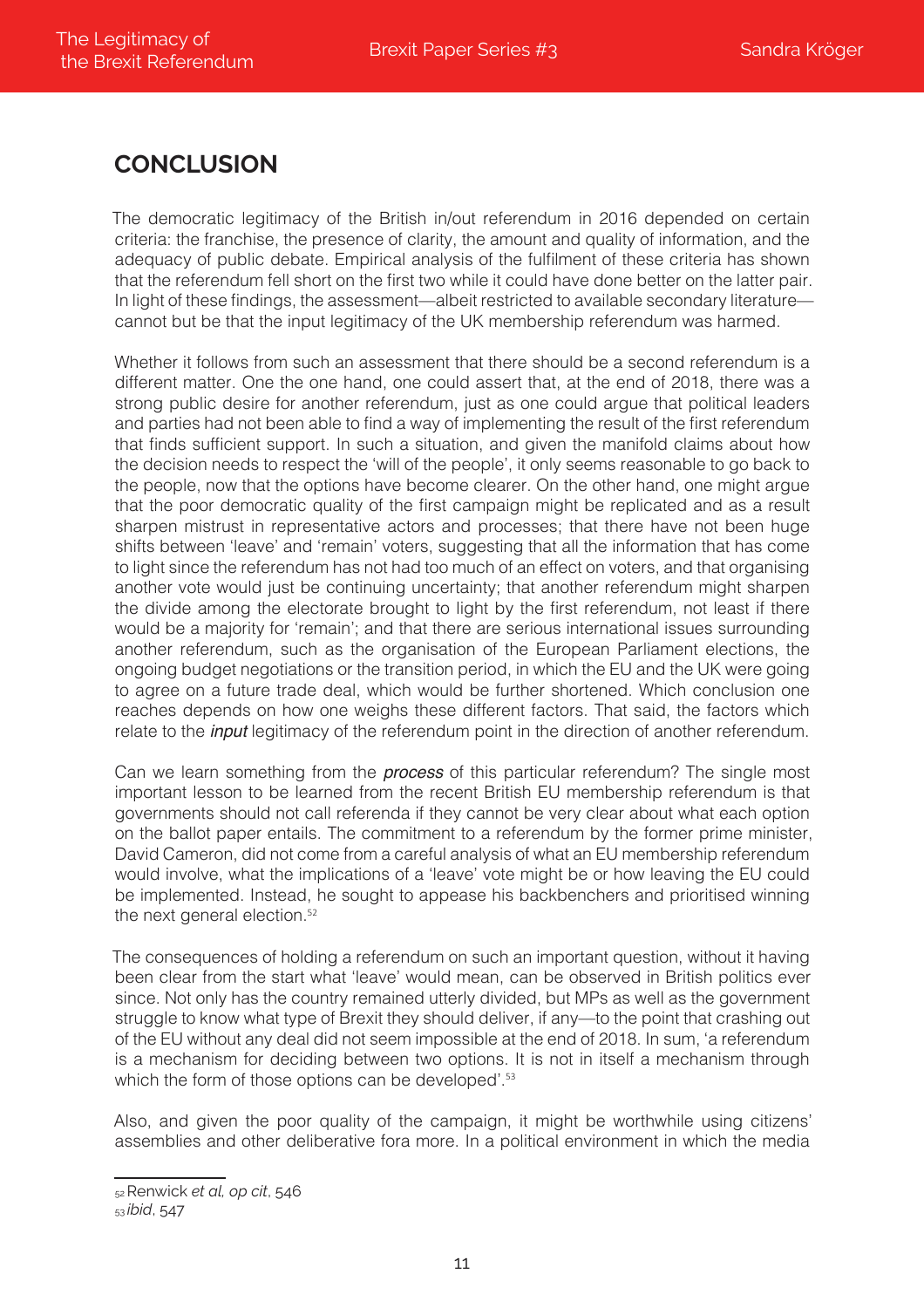landscape is as polarised and ideological about an issue as the British tabloids are about the EU, and where citizens mistrust politicians to a high degree, it is worth experimenting more with forms of citizen education and enabling. Though only a few voters can participate in these fora, their results can be made broadly available and they might be trusted more by peers than what distant media or politicians claim.

Finally, referenda in general, and in particular in democracies where they are used rarely, should be complementary to representative democracy and not substitute for it. Cameron's decision to hold a referendum on EU membership was driven by party-political goals. Instead, it should have been embedded in a discussion in Parliament where government and opposition parties could have debated the problems they saw and how they might best be addressed, as well as which options—if any—should be put to the voter directly.